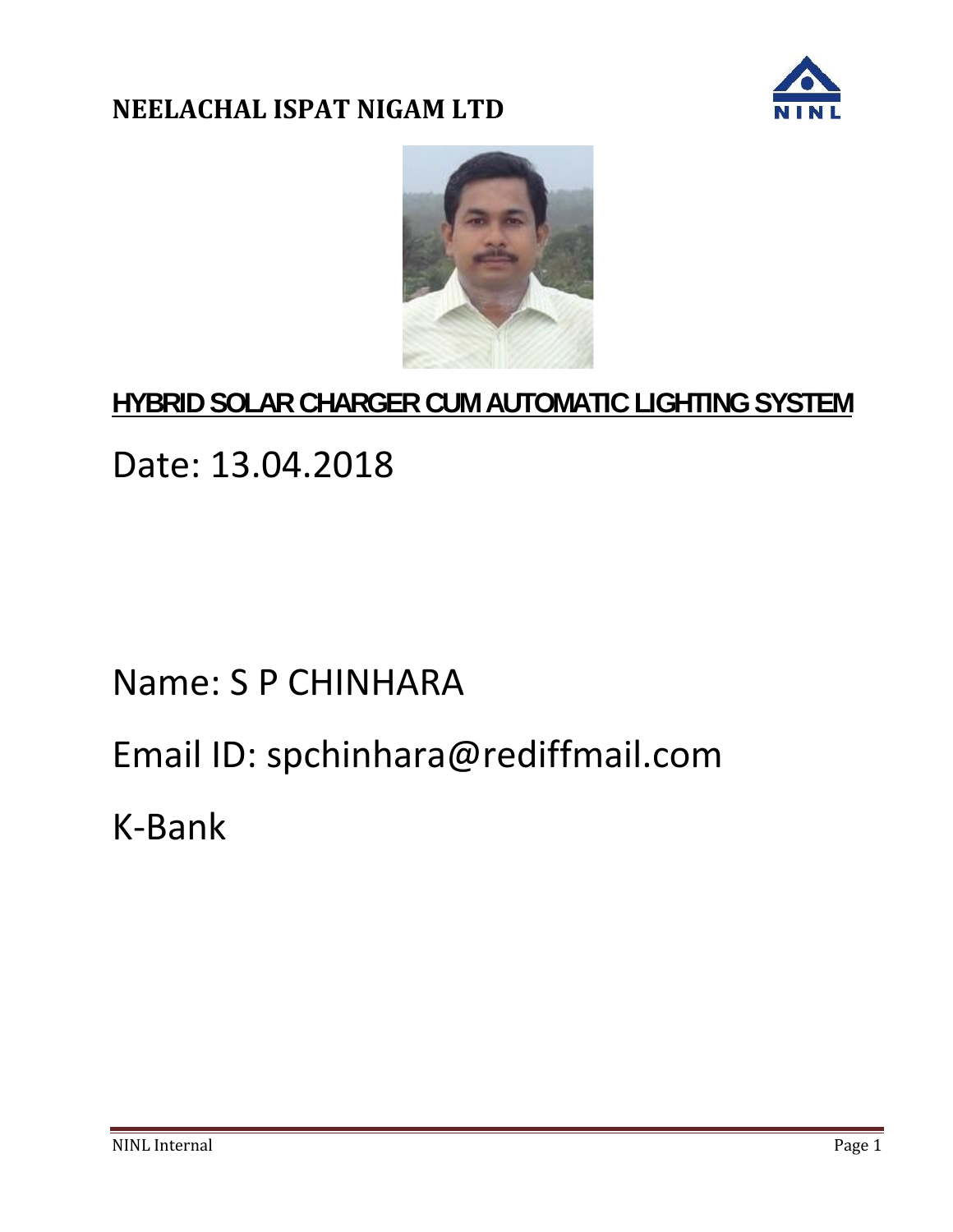

#### Confidentiality Statement

The information in the document mentioned is not confidential and have been taken references from various sources as specified.

#### Abstract

#### About the Author

**Mr. Swayam Prakash Chinhara, Manager (SMS) NINL**. He was associated with Electrical and Instrumentation maintenance for 15 years and worked in maintenance at M/s Neelachal Ispat Nigam ltd, Duburi, Odisha, and currently working at Instrumentation maintenance of Steel Melting Shop, NINL since last 5 years.

#### Intended Readers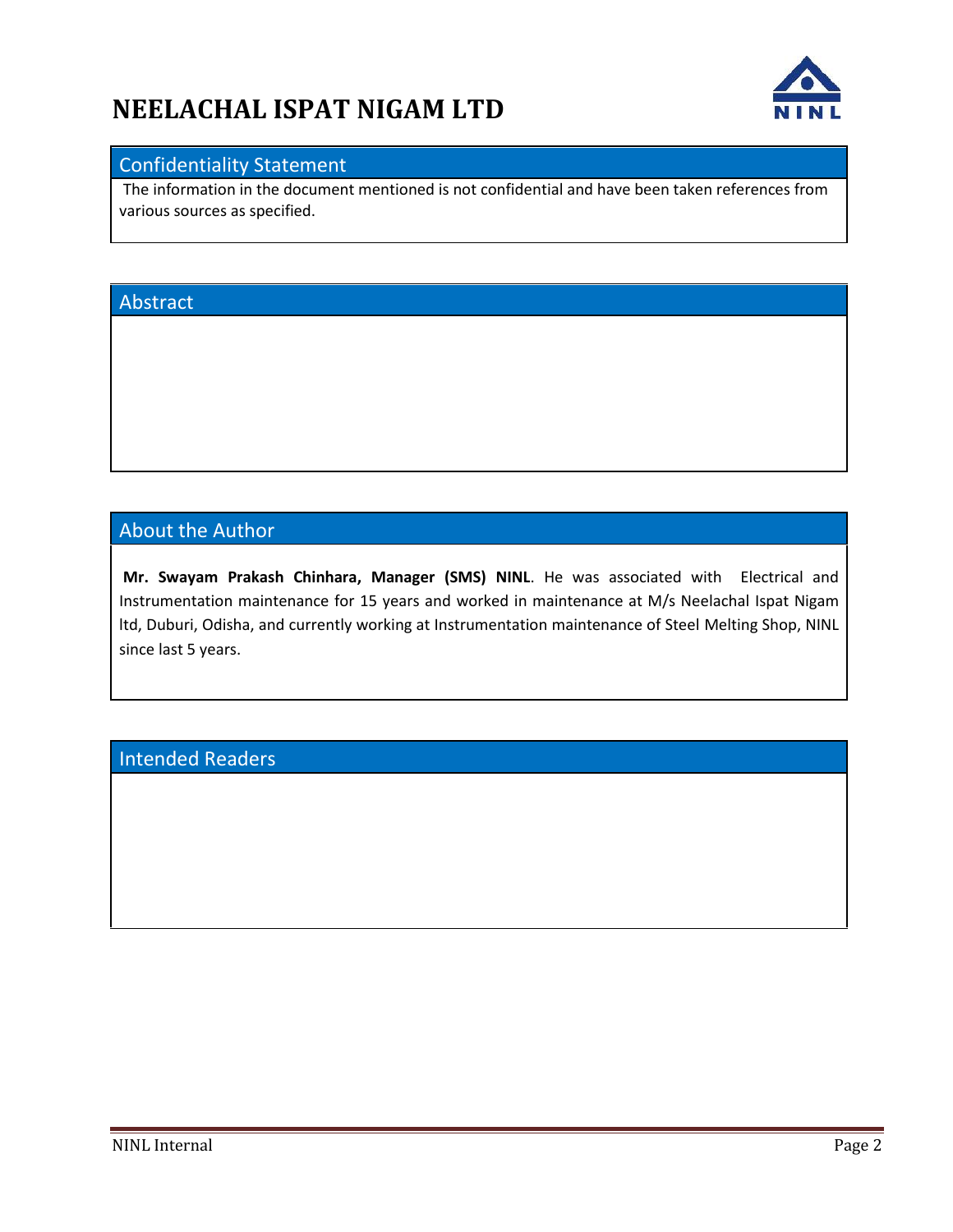

#### **Introduction**

**Now** a day efforts have been made by the Government to use solar power everywhere due to scarcity of non-renewable energy sources. Solar cell is manufactured by various reputed companies. The use of solar power is increasing day by day. Even some of the factories are already equipped with solar based power plant. The implementation of solar power plant is also in developmental stage in our plant. The main advantages of the solar power plant is clean power i.e. zero pollution. Apart from that, the main disadvantage of the solar power plant is its high initial installation cost.

*The subject presented here will be described in two parts. In Part # 1, the use of solar cell for charging of a battery along with automatic switching up lighting system will be described and in Part # 2, the protection circuit for battery will be presented.*

The circuit presented here is a smart hybrid solar charger with automatic switching circuit for light load. The circuit can be used as automatic street lighting system or in any place where the light load is supposed to be switched on during low ambient light. In this hybrid charger the battery used will be charged irrespective of the weather condition. Normally thesolarpanelgets five to six hoursofbright sunlight in a day. If the weather is cloudyorrainy,itaffectsthecharging processandthe batterydoesnot attain full charge. This simple hybrid circuit cansolve theproblem asitcanchargethebatteryusingboth solarpoweraswellasACmains supply. Again this hybrid circuit is able to switch on a light load as per the ambient light intensity from evening to morning or as required by the user. The hybrid circuit presented here is a very low-cost & highly efficient electronic circuit.

#### **Description**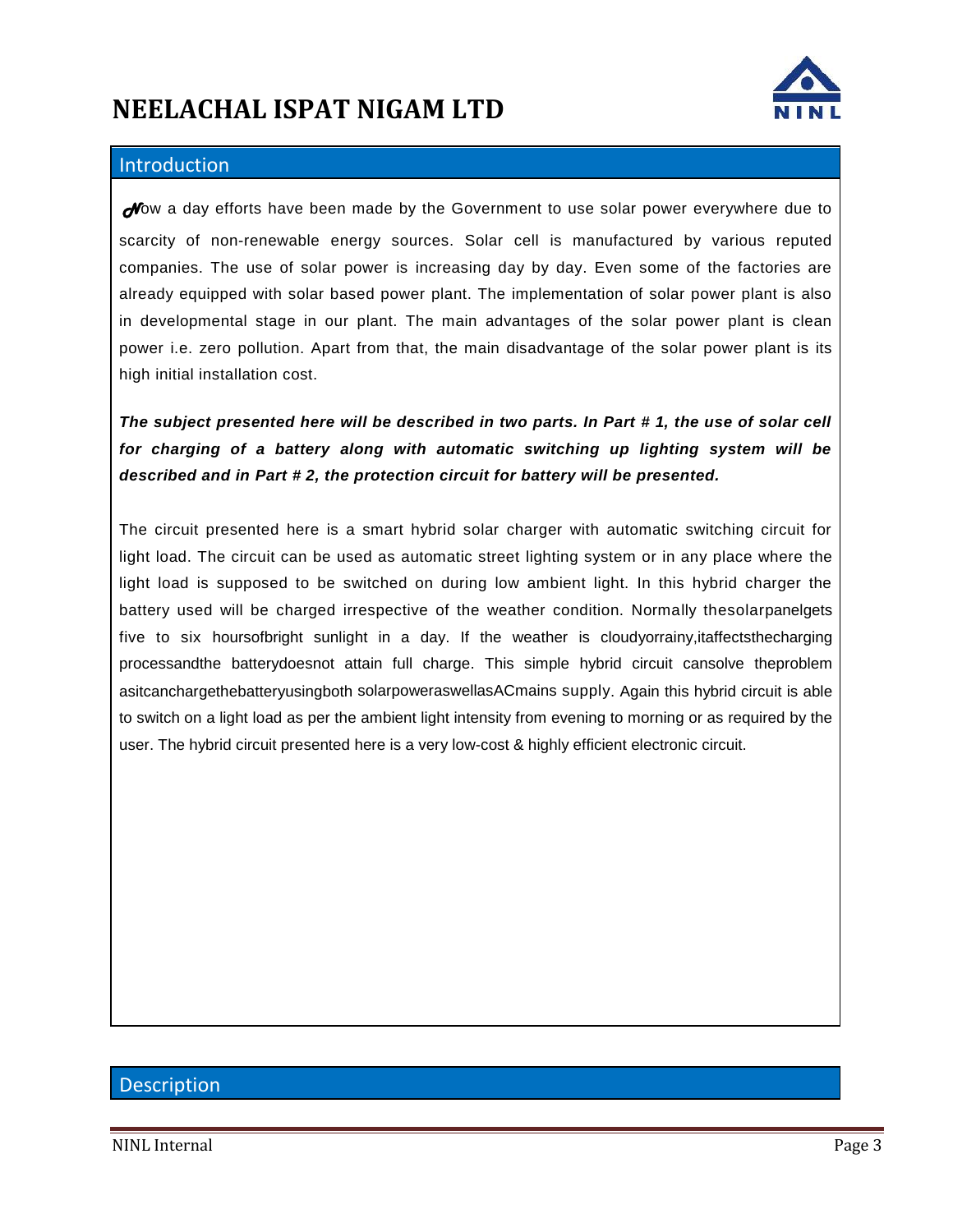

### **PART # 1**

#### **Circuit Description:**

The circuit presented here is built with a 12V/10W Solar Panel (SC). During daytime the solar panel generates about 18 to 20 volts. When the output of the solar panel is 14 volts and above, the battery used in the circuit will be charged through the solar panel. During absence of sufficient light i.e. during cloudy, rainy, evening or at night time, the output of the solar panel drops below 14 volts. In this situation, the battery will be charged through available 230 volts AC mains supply.



#### *(Figure 1)*

Figure 1 shows the circuit diagram for the hybrid solar charging circuit along with automatic switching for the light load in low ambient light. The light load can be used from the battery or may be used directly from the AC source. For energy savings, the battery source must be used for the light load. The circuit is built around 12V/10W solar panel, a dual Operational Amplifier LM 358 (IC1), transistor BC 547 (T1 & T2), 12V Relays (RL1 & RL2), 1 No. of Step down transformer (X1), 2 nos. of potentiometer (POT1) and some few other electronic components.

In bright sunlight, the 12V/10W solar panel provides up to 20 volts DC with 0.6 ampere current. Diode D1 provides reverse polarity protection & capacitor C1 buffers voltage from the solar panel. IC1a is used as a simple voltage comparator. Zener diode ZD1 provides a reference voltage of 11 volts to the inverting input of IC1a while the non-inverting input gets voltage from the solar panel through variable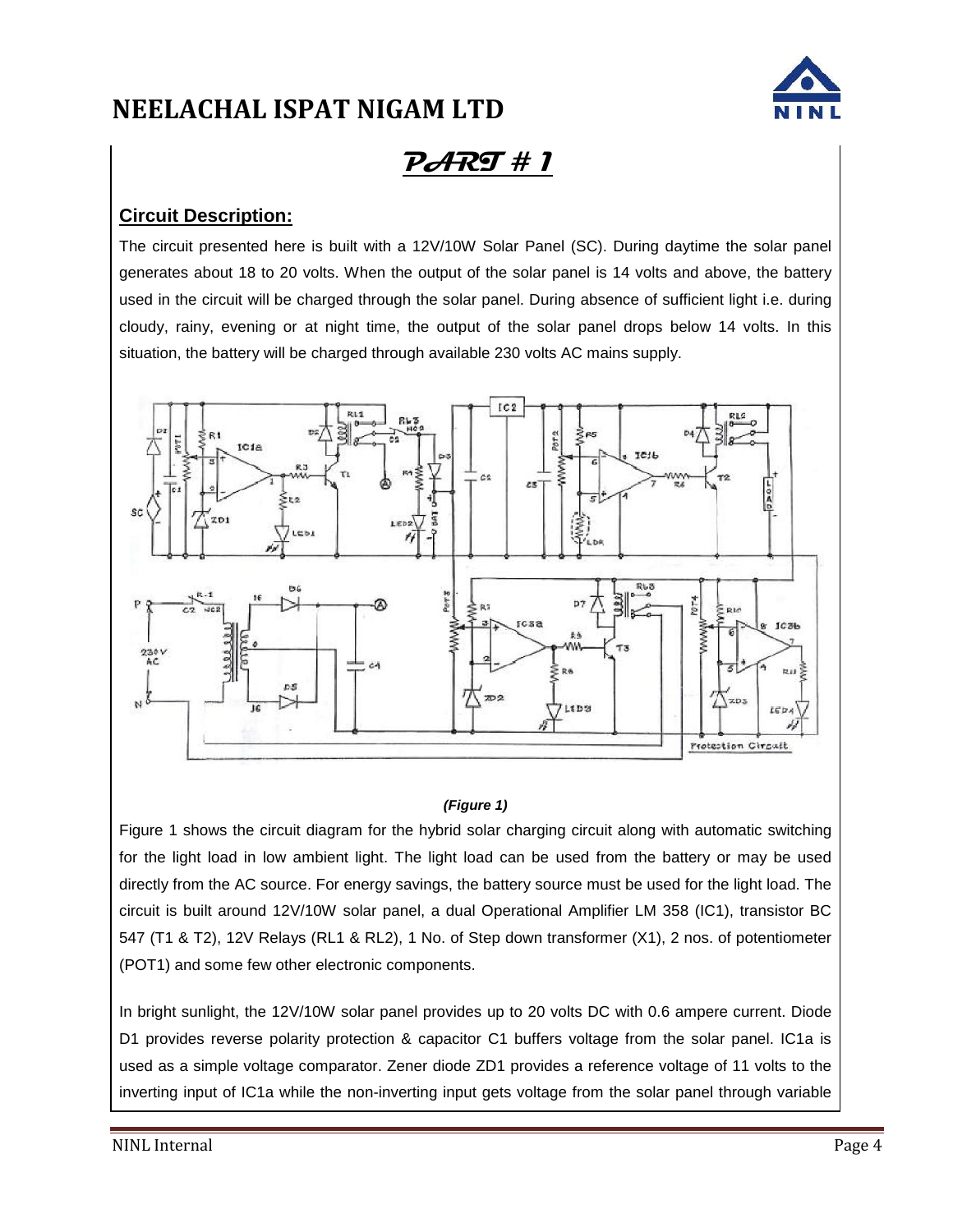

resistor (Trimpot) POT1.

The IC1b is used for switching on/off the light load as per ambient light. The Light Detecting Resistor (LDR) used here works as a light sensor. The resistance of the LDR used will be very high during absence of the light source & goes low when any light source falls on it. The voltage drop across the LDR will be available to the inverting input of IC1b whereas the non-inverting input gets voltage from the battery through the variable resistance POT1.

#### **Components Required:**

| S/N            | <b>SPECIFICATION</b>              | <b>QUANTITY</b> | <b>COMPONENT ID</b>                              |
|----------------|-----------------------------------|-----------------|--------------------------------------------------|
| 1              | Solar Panel, 12V/10W              | 1               | <b>SC</b>                                        |
| 2              | Diode 1N4007                      | 6               | D1, D2, D3, D4, D5, D6                           |
| 3              | Capacitor 470µF/35V               | 1               | C <sub>1</sub>                                   |
| 4              | Capacitor 1000µF/35V              | 3               | C <sub>2</sub> , C <sub>3</sub> , C <sub>4</sub> |
| 5              | Zener Diode 11V/1W                | 1               | ZD <sub>1</sub>                                  |
| 6              | Integrated Circuit LM 358         | $\mathbf{1}$    | IC1 (IC1A, IC1B)                                 |
| $\overline{7}$ | Integrated Circuit LM 7812        | 1               | IC <sub>2</sub>                                  |
| 8              | 5 mm Green LED                    | $\overline{2}$  | LED1, LED2                                       |
| 9              | Relay 12V/ 5A, 2 CO               | $\mathbf{1}$    | RL <sub>1</sub>                                  |
| 10             | Relay 12V/ 5A, 1 CO               | 1               | RL <sub>2</sub>                                  |
| 11             | Transistor BC 547                 | $\overline{2}$  | T1, T2                                           |
| 12             | Trimpot 10K                       | $\mathbf{1}$    | POT <sub>1</sub>                                 |
| 13             | Potentiometer 10K                 | 1               | POT <sub>2</sub>                                 |
| 14             | Transformer 230V AC/ 16-0-16V, 1A | 1               | X <sub>1</sub>                                   |
| 15             | Resistance 470                    | 1               | R <sub>1</sub>                                   |
| 16             | Resistance 1K, 1/4 Watt           | 3               | R <sub>2</sub> , R <sub>3</sub> , R <sub>4</sub> |
| 17             | Resistance 22K                    | 1               | R <sub>5</sub>                                   |
| 18             | Resistance 10K                    | $\mathbf{1}$    | R <sub>6</sub>                                   |
| 19             | Battery 12V/7AH                   | 1               | <b>BAT</b>                                       |

**Working:**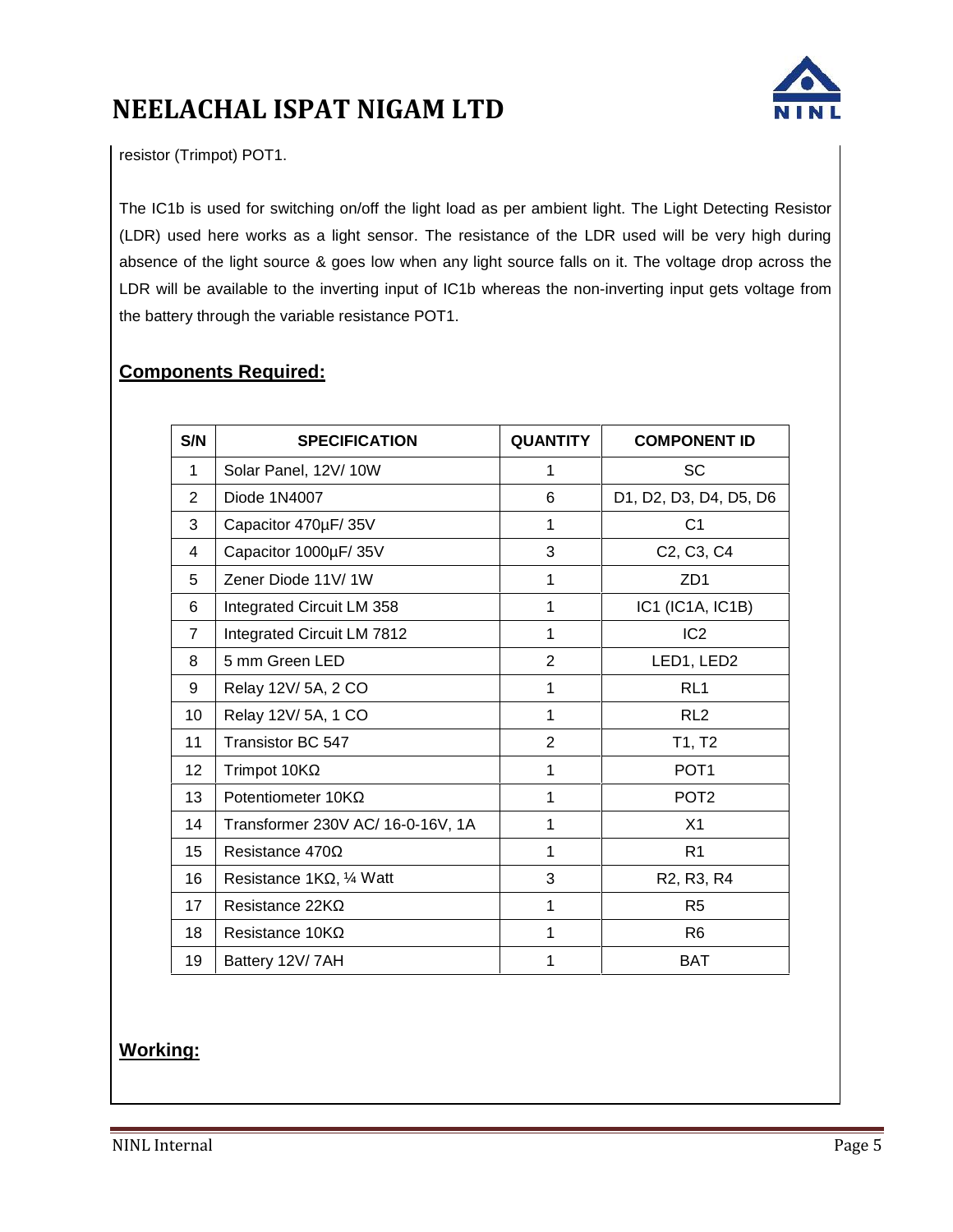

The working of this hybrid circuit is very simple. When output from the solar panel is 12 volts or more, Zener diode ZD1 conducts & provides 11 volts to the inverting terminal of IC1a. The trim-pot (POT1) is to be so adjusted that when the solar panel is generating 14 volts, the non-inverting input will get a higher voltage than the inverting input. At that junction the output of the Op-amp a (IC1a) will be 1. This will turn on the transistors T1 which will conduct & relay RL1 energizes and the same is indicated by LED1. Thus the battery will be charged from the solar panel through normally open (NO) contact & common (C) contact of the relay. At this situation, the transformer is in OFF condition as the normally closed (NC2) contact is open. LED2 indicates the charging of the battery. Diode D2 is used to protect T1 from the back EMF generated from the relay coil. The diode D3 is used to prevent the discharge of battery current into the circuit.

When the output from the solar panel drops below 14 volts, the output of the Op-amp IC1a turns off & the relay de-energizes. Immediately the transformer X1 will be switched on automatically through the normally closed (NC2) contact & common (C2) contact. Now the battery gets charging current from the transformer based power supply through the normally closed (NC) and the common (C) contact of the relay.

Similarly with the availability of sufficient ambient light source, the LDR offers low resistance across it. Due to low resistance, less voltage will be available to the inverting terminal of IC1b. The voltage at the non-inverting input terminal is fed through a variable resistor POT2. The variable resistance is used to control the energizing/ de-energizing of the relay as per the ambient light source intensity (as per users requirement). With proper POT2 setting the non-inverting input will receive high voltage in comparison to the inverting input of IC1b. For this the output of the Op-amp b (IC1b) will be 1 i.e. turns on which will turn the transistor T2 to conducts & relay RL2 energizes. During night time or during absence of ambient light source, the LDR offers high resistance across its terminals. Due to this, low voltage is available to the non-inverting terminal of IC1B in comparison to its inverting input. At this stage the output of the Op-amp b (IC1b) will be 0 i.e. turns off. Any light load can be connected to the normally open (NC) contact & common (C) contact of the relay so that during night hours the light load will get the power supply from the battery even if the AC supply fails. In this circuit, the light load draws power from the same battery so as to reduce the electricity bill drastically.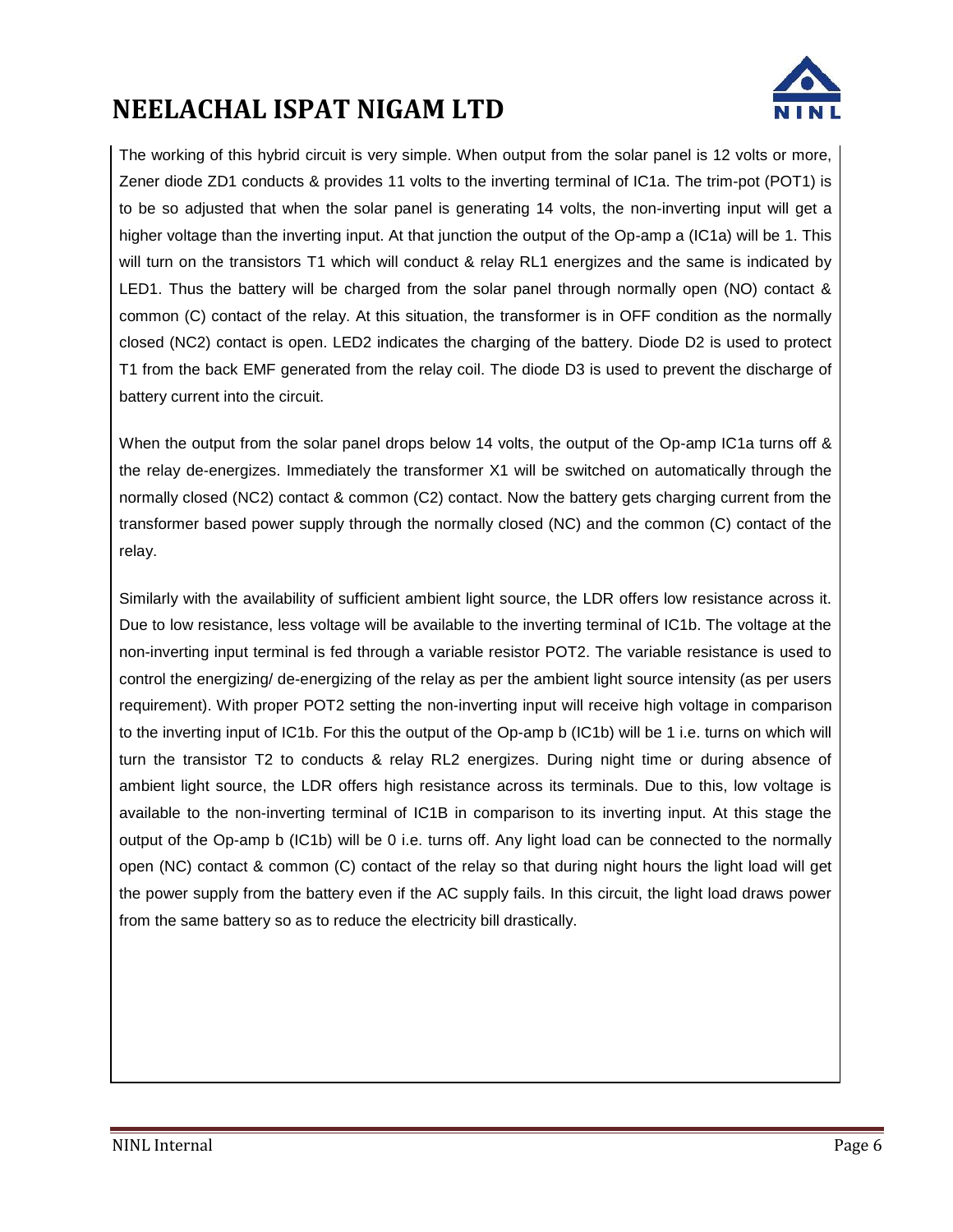

## **PART # 2**

#### **Circuit Description:**

In this section, the protection circuit for the connected battery will be explained. The lower section of the circuit presented in Figure 1 shows the circuit diagram for protection of the connected battery. The circuit is built around a dual Operational Amplifier LM 358 (IC2), transistor BC 547 (T3), 12V Relay (RL3), 2 nos. of trim-pots (POT3 & POT4) and some few other electronic components.

IC3a is used as a simple voltage comparator. Zener diode ZD2 provides a reference voltage of 9.1 volts to the inverting input of IC3a while the non-inverting input gets voltage directly from the battery terminals through variable resistor (Trim-pot) POT3.

The IC3b is used for switching on an LED4, when the battery terminal voltage will be low.

| S/N | <b>SPECIFICATION</b>      | <b>QUANTITY</b> | <b>COMPONENT ID</b>               |  |
|-----|---------------------------|-----------------|-----------------------------------|--|
| 1   | Diode 1N4007              |                 | D7                                |  |
| 2   | Zener Diode 9.1V/1W       | 2               | ZD <sub>2</sub> , ZD <sub>3</sub> |  |
| 3   | Integrated Circuit LM 358 |                 | IC1 (IC1A, IC1B)                  |  |
| 4   | 5 mm Green LED            | 1               | LED3                              |  |
| 5   | 5 mm Red LED              |                 | LED <sub>4</sub>                  |  |
| 6   | Relay 12V/ 5A, 2 CO       |                 | RL3                               |  |
| 7   | Transistor BC 547         | 1               | T <sub>3</sub>                    |  |
| 8   | Trimpot 1K                | 2               | POT3, POT4                        |  |
| 9   | Resistance 470            | $\mathbf{2}$    | R7, R10                           |  |
| 10  | Resistance 1K, 1/4 Watt   | 3               | R8, R9, R11                       |  |

#### **Components Required:**

#### **Working:**

The working of this protection circuit is very simple. Usually when a 12 volt battery gets fully charged, then the available terminal voltage is approximately 13.5 volts. In this situation, the output of the voltage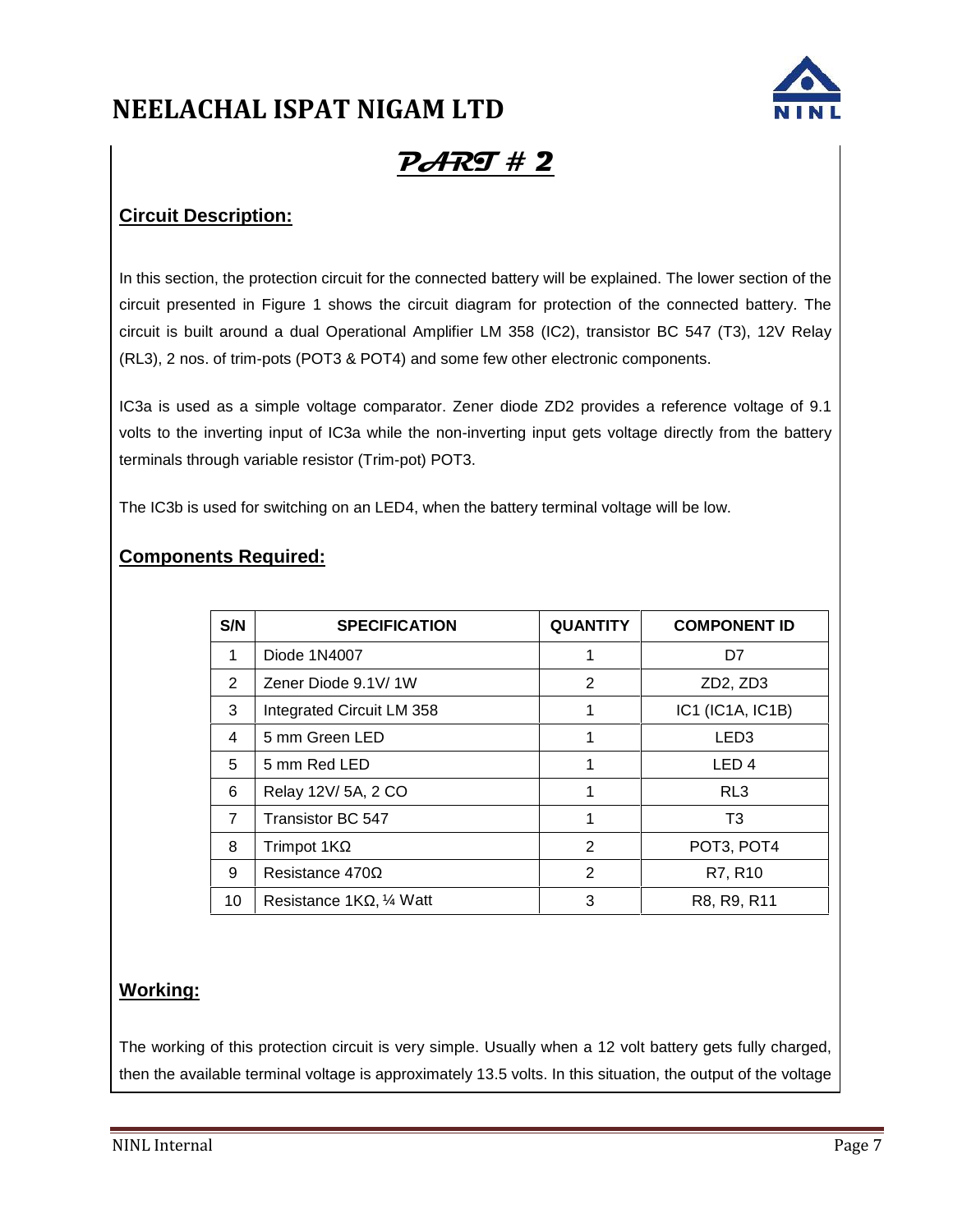

regulator IC i.e. IC2 will be approximately 12 volts. At this point, the zener diode ZD2 conducts & provides 9.1 volts to the inverting terminal of IC3a. The trim-pot (POT3) is to be so adjusted that when the battery is fully charged i.e. the available terminal voltage is 13.5 volts, the non-inverting input will get a higher voltage than the inverting input. At that junction the output of the IC3a will be 1. This will turn on the transistors T1 which will conduct & relay RL3 energizes and the same is indicated by LED3. Thus the charging of the battery will be stopped further from either of the charging circuit i.e. from solar charger or from transformer charger. At this situation, the transformer will be in OFF condition as the normally closed (NC) contact will be open. Diode D7 is used to protect T3 from the back EMF generated from the relay coil.

Again when the battery terminal voltage will drop below 12 volts, the output of the Op-amp IC3a turns off & the relay de-energizes. Immediately the transformer X1 will be switched on automatically through the normally closed (NC) contact & common (C) contact. Now the battery gets charging current from the transformer based power supply. In this situation if sufficient solar power is available, then the battery will be charged through the solar charger.

Similarly when the battery is in load & battery charging power is not available from either of the sources, the voltage to op-amp IC3b is fed from the battery source only. In this situation, the zener diode ZD3 conducts as the voltage available across its terminals is more than 9.1 volts. Thus the input voltage available at the inverting terminal of IC3b is 9.1 volts. The trim-pot POT4 is to be so adjusted that when the terminal voltage of the battery is 11 volts or less, the output of the op-amp IC3b will be high. This situation will be indicated by the LED4 connected at the output of the op-amp IC3b. When the battery terminal voltage will be more than 11 volts, the output of the op-amp IC3b will be low i.e. the LED4 will not light up.

#### **Construction & Testing:**

The circuit presented here has been assembled in a general purpose line PCB. For IC LM 358, suitable IC base has to be used to protect the IC from overheating. After connecting all the electronic components, the battery terminal is to be connected & a variable voltage source is to be applied at the solar panel terminals. The voltage from the variable source is to be increased gradually from 0 volts. The trim-pot (POT1) is to be so adjusted that at 14 volts & above, the relay RL1 will energize.

For automatic light load circuit, the LDR is to be covered with hand so that ambient light will not fall on. At this stage, the RL2 de-energizes which in turn switch on the light load. The intensity of the ambient light can be adjusted through the POT2.